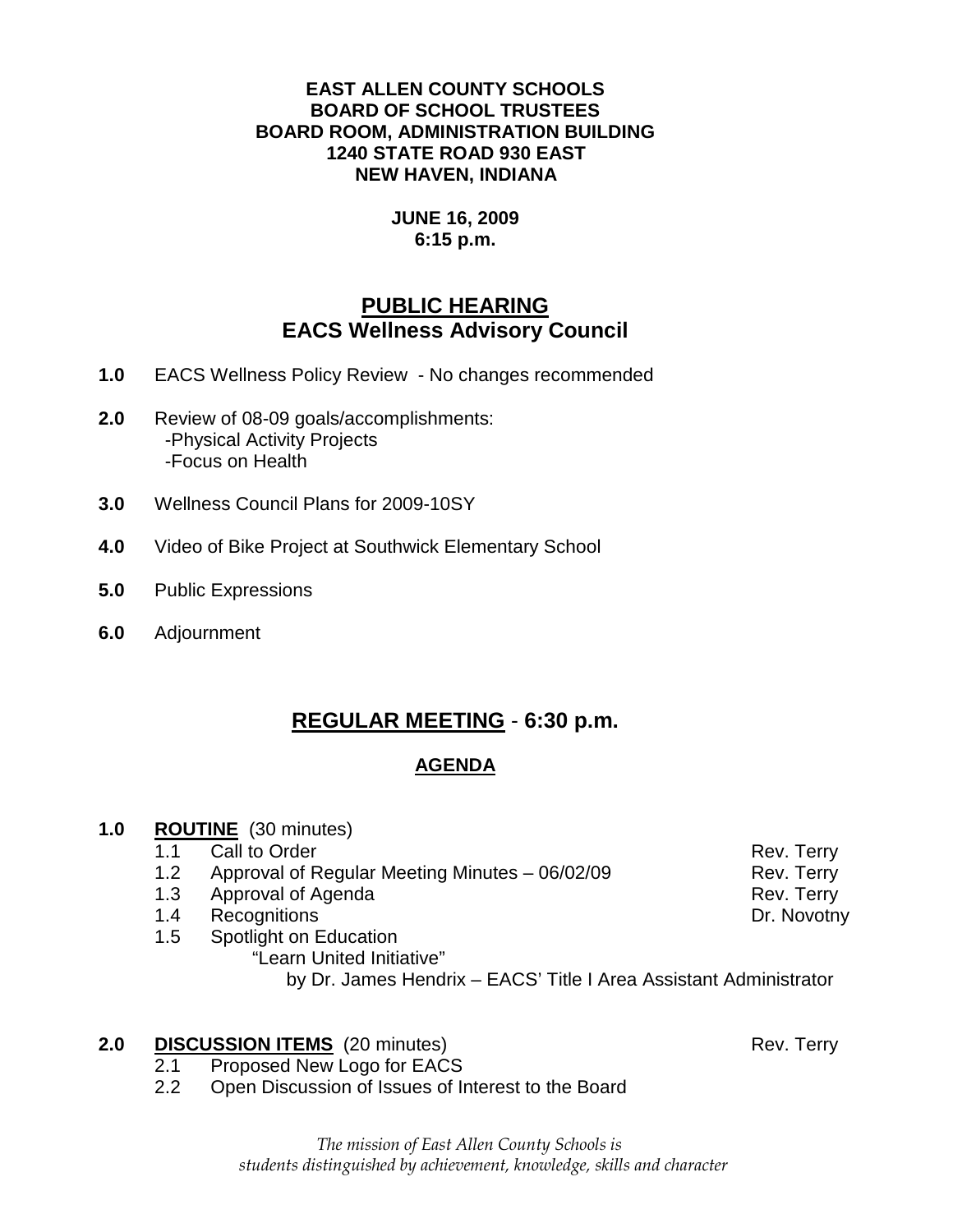### **EAST ALLEN COUNTY SCHOOLS BOARD OF SCHOOL TRUSTEES BOARD ROOM, ADMINISTRATION BUILDING REGULAR MEETING JUNE 16, 2009 6:30 p.m.**

# **AGENDA (continued)**

| 3.0 | 3.1                                    | <b>PUBLIC EXPRESSIONS</b> (10 minutes)<br>Discussion and Comments on Any 1.0 Items and/or<br><b>Upcoming Agenda Items</b>                                                                                                                                                                                                                                                                                                                                                                                                                                                                    | Rev. Terry |  |
|-----|----------------------------------------|----------------------------------------------------------------------------------------------------------------------------------------------------------------------------------------------------------------------------------------------------------------------------------------------------------------------------------------------------------------------------------------------------------------------------------------------------------------------------------------------------------------------------------------------------------------------------------------------|------------|--|
| 4.0 |                                        | <b>INFORMATION ITEMS</b> (10 minutes)<br><b>Board Discussion/Questions</b>                                                                                                                                                                                                                                                                                                                                                                                                                                                                                                                   | Rev. Terry |  |
|     | 4.1                                    | <b>DECISION INFORMATION</b><br>- Consent Items<br>- Addendum Items                                                                                                                                                                                                                                                                                                                                                                                                                                                                                                                           |            |  |
|     | 4.2                                    | <b>INCIDENTAL INFORMATION</b><br>- Administrator Pay Freeze Clarifying Resolution<br>- Apply For and Receive Early Literacy Intervention Funding for 2009-10SY<br>- Apply For and Receive 2009-10 Section 619 of Part B, IDEA Funding<br>- Apply For and Receive 2009-10 P.L. 108-446, Part B, IDEA Pass-Through Funding<br>- Apply For and Receive 2009-10 P.L. 108-446, Part B, IDEA Pass-Through<br><b>Carry Over Funding</b><br>- Apply For and Receive Title I Program Funding for 2009-10<br>- Monthly Financial Status Report<br>- Financial Report<br>- Food Service Activity Report |            |  |
| 5.0 |                                        | <b>ACTION ITEM</b> (0 minutes)<br>None                                                                                                                                                                                                                                                                                                                                                                                                                                                                                                                                                       | Rev. Terry |  |
| 6.0 | 6.1<br>6.2<br>6.3<br>6.4<br>6.5<br>6.6 | <b>CONSENT ITEMS</b> (15 minutes)<br>Rev. Terry<br><b>Payroll Claims</b><br><b>Vendor Claims</b><br>Donations, Gifts and Extracurricular Expenditures<br><b>Personnel Report</b><br><b>Meetings and Conferences</b><br>Revised Administrative Policy 2170 - Administrator Compensation and<br>Benefits (Section 15 only)                                                                                                                                                                                                                                                                     |            |  |
|     | 6.7                                    | New Administrative Policy 4105 - Expanded Criminal History Checks -<br>Certificated and Non-Certificated Employee Applicants<br>New Administrative Policy 4206 - Administrative Leave With Pay Pending                                                                                                                                                                                                                                                                                                                                                                                       |            |  |
|     | 6.8                                    | Investigation                                                                                                                                                                                                                                                                                                                                                                                                                                                                                                                                                                                |            |  |
|     | 6.9                                    | Revised Administrative Policy 4211 - Operational Support Personnel<br>(Sections 13, 21 and Appendix A)                                                                                                                                                                                                                                                                                                                                                                                                                                                                                       |            |  |